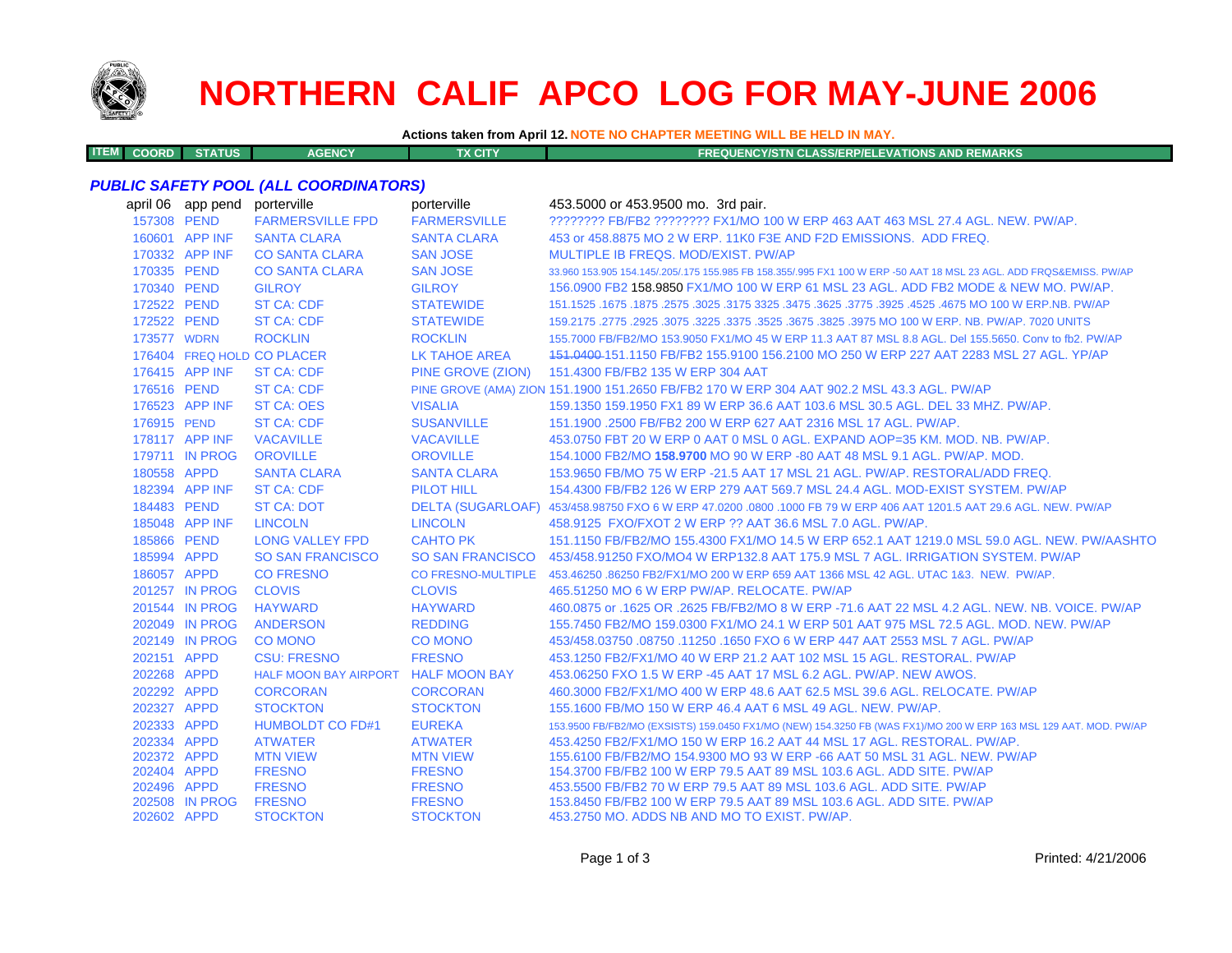### **Actions taken from April 12. NOTE NO CHAPTER MEETING WILL BE HELD IN MAY.**

| <b>ITEM</b>             | <b>COORD</b> | <b>STATUS</b>              | <b>AGENCY</b>                        | <b>TX CITY</b>         | <b>FREQUENCY/STN CLASS/ERP/ELEVATIONS AND REMARKS</b>                                                                 |
|-------------------------|--------------|----------------------------|--------------------------------------|------------------------|-----------------------------------------------------------------------------------------------------------------------|
|                         |              | 202603 APPD                | <b>STOCKTON</b>                      | <b>STOCKTON</b>        | 460,0500 MO 4 W, ADDS NB AND MOS TO EXIST, PW/AP                                                                      |
|                         |              | 202604 APPD                | <b>STOCKTON</b>                      | <b>STOCKTON</b>        | 460.3250 .4250 FB 170 W ERP. ADDS FB TO FB2, MO AND NB TO EXIST, PW/AP.                                               |
|                         |              | 202605 APPD                | <b>STOCKTON</b>                      | <b>STOCKTON</b>        | 155,05500 FB 100 W ERP 41 AAT 6 MSL 49 AGL, ADD NB & FB TO EXIST FB2, PW/AP.                                          |
|                         |              | 202606 APPD                | <b>STOCKTON</b>                      | <b>STOCKTON</b>        | 460,0750 2000 .2500 .4000 FB/FB2 500 W ERP 28 AAT 6 MSL 49 AGL, ADDS SITE & NB, PW/AP                                 |
|                         |              | 202607 APPD                | <b>STOCKTON</b>                      | <b>STOCKTON</b>        | 460,5500,6000 FB/MO 85 W ERP 28 AAT 6 MSL 49 AGL, ADD FB TO FB2, ADD NB, PW/AP,                                       |
|                         |              | 202608 IN PROG             | <b>STOCKTON</b>                      | <b>STOCKTON</b>        | 155,4000 FB/MO 330 W ERP 30 AAT 5 MSL 25 AGL, NEW, PW/AP.                                                             |
|                         |              | 202609 APPD                | <b>STOCKTON</b>                      | <b>STOCKTON</b>        | 453.7000 FB/FB2 330 W ERP 21 AAT 5 MSL 25 AGL. EXIST SYS MOD, ADD NEW STN.                                            |
|                         |              | 202612 APPD                | <b>ST CA: DOT</b>                    |                        | YREKA/ETNA/H'BROOI 453/458.06250 .51250 .4875 FXO 5&25 W ERP V AAT MSL 620-1873 AGL 6-12. NEW, PW/AP                  |
|                         |              | 202697 IN PROG             | <b>BAY AREA AQMD</b>                 | <b>SAN FRANCISCO</b>   | 72.1000 FXO 1 W ERP ?? AAT ?? MSL 21.3 AGL, F1D, NEW.                                                                 |
|                         |              | 500249 APPD                | <b>DENAIR</b>                        | <b>DENAIR</b>          | 453/458.98750 MO 2 W ERP. NB. PW/AASHTO.                                                                              |
|                         |              | 202721 APPD                | <b>STOCKTON</b>                      | <b>STOCKTON</b>        | 453.7500 MO 100 W ERP. ADDS NB. PW/AP.                                                                                |
|                         |              | 202728 APPD                | <b>STOCKTON</b>                      | <b>STOCKTON</b>        | 460,6250 FB/FB2 45 W ERP 30 AAT 5 MSL 23 AGL. ADDS NEW SITE ON EXIST FREQ. ADD NB, PW/AP                              |
|                         |              | 202809 APPD                | SELMA KINGSBURG CO SAN DIS KINGSBURG |                        | 72.1000 FXO 1 W ERP 3.2 AAT 87 AGL 6.1 AGL. NEW. CLOCK SYNC SYSTEM, PW/AP.                                            |
|                         |              | 202815 APPD                | <b>SARATOGA</b>                      | <b>SARATOGA</b>        | 37.0800 FB 37.9600 FX1 60 W ERP -135 AAT 144.1 MSL 18.3 AGL. RELOCATE. MUT AID SYS PW/AP.                             |
|                         |              | 790518 APPD                | DEL TACO #129                        | <b>FAIROAKS (SAC)</b>  | 30.840 31.240 33.160 33.400 35.020 151.8350 151.8950 154.4900 154.5150 154.540 457.5125 .5875 468.4875 .7625 469.6375 |
|                         |              |                            |                                      |                        | 467.7625 468.4875 MO 2W NB. IG/PCIA.                                                                                  |
|                         |              | 790605 APPD                | DEL TACO #583                        | <b>SACRAMENTO</b>      | 30,840 31,240 33,160 33,400 35,020 151,8350 151,8950 154,4900 154,5150 154,540 457,5125 ,5875 468,4875 ,7625 469,6375 |
|                         |              |                            |                                      |                        | 467.7625 468.4875 MO 2W NB. IG/PCIA.                                                                                  |
|                         |              | 790634 APPD                | DEL TACO #887                        | <b>SACRAMENTO</b>      | 30.840 31.240 33.160 33.400 35.020 151.8350 151.8950 154.4900 154.5150 154.540 457.5125 .5875 468.4875 .7625 469.6375 |
|                         |              |                            |                                      |                        | 467.7625 468.4875 MO 2W NB, IG/PCIA,                                                                                  |
|                         |              | 790649 APPD                | DEL TACO 3967                        | <b>ELK GROVE</b>       | 30.840 31.240 33.160 33.400 35.020 151.8350 151.8950 154.4900 154.5150 154.540 457.5125 .5875 468.4875 .7625 469.6375 |
|                         |              |                            |                                      |                        | 467.7625 468.4875 MO 2W NB. IG/PCIA.                                                                                  |
|                         |              | 790604 APPD                | DEL TACO 3581                        | <b>CITRUS HEIGHTS</b>  | 30,840 31,240 33,160 33,400 35,020 151,8350 151,8950 154,4900 154,5150 154,540 457,5125 5875 468,4875 7625 469,6375   |
|                         |              |                            |                                      |                        | 467.7625 468.4875 MO 2W NB, IG/PCIA,                                                                                  |
|                         |              | 870536 APPD                | <b>SKIP MAY</b>                      | <b>ELMIRA/FT BRAGG</b> | 160.1700 173.2250 160.2000 MO6 25 W ERP. IG/PCIA.                                                                     |
|                         |              | 202920 IN PROG             | <b>ROSEVILLE</b>                     | <b>ROSEVILLE</b>       | 453/458,6500,8250 MO 2 W ERP, SCADA, PW/AP.                                                                           |
|                         |              | 104830 DENIED              | <b>UNITED IND HEALTH SVC ARCADIA</b> |                        | 155.2650 5 W ERP MO WB. ADJ CHNL CONCERN CI FORTUNA FB2                                                               |
|                         |              | 202999 IN PROG             | <b>ST CA: P&amp;R</b>                |                        | AUB/WIEMAR/A'GATE 453/458.8250 460/465.2500 FXO 125 W ERP N-S AZIMUTHS 226 AAT 654 MSL 21 AGL. NB. PW/AP              |
|                         |              | 340009 APPD                | <b>GARAMENDI</b>                     | <b>EXETER/VISALIA</b>  | 453.01250 FB8/FX1T/MO8 12 W ERP 808 AAT 1737 MSL 20 AGL. ADDS @ MULTI SITES, YG/PCIA                                  |
|                         |              |                            | 203100 IN PROG CO SONOMA             | CO SONOMA              | 460,6000 MO/MO3 2 W ERP. PW/AP.                                                                                       |
|                         |              |                            | 203176 IN PROG ST CA: CHP            | <b>STATEWIDE</b>       | 39,200,260,340,360,420,440,680,720,800,880 MO 100 W ERP, PW/AP.                                                       |
|                         |              |                            | 203176 IN PROG ST CA: CHP            | <b>STATEWIDE</b>       | 42.040 140 .580 .860 .900 .940 MO 100 W ERP. PW/AP.                                                                   |
|                         |              |                            | 203176 IN PROG ST CA: CHP            | <b>STATEWIDE</b>       | 44.620 .660 .700 .740 .940 .980 45.060 MO 100 W ERP. PW/AP.                                                           |
|                         |              |                            | 203176 IN PROG ST CA: CHP            | <b>STATEWIDE</b>       | 460/465.3750 MO 50 W ERP. PW/AP.                                                                                      |
| <b>470-512 MHz POOL</b> |              |                            |                                      |                        |                                                                                                                       |
|                         |              | nov 02 app pend st ca: oes |                                      |                        | bay area (coord chnl) ???.???? Fb/fb2/fx1/mo ?? W erp ?? Aat ??msl ??agl. Bay inter-agency intercom.                  |
|                         |              | 202214 IN PROG             | <b>CO MARIN</b>                      | <b>BODEGA</b>          | 483,9500 .3750 484,8750 490,8000 488,9750 489,3250 .7000 490,1000 .3750                                               |

| FB/FB2 200 W ERP 39 AAT 218 MSL 30 AGL. ADD TO EXIST, YP/AP.<br><b>CONTINUES</b><br>CO MARIN & SONOMA 483.6525 .1750 485.6250 484.2000 489.8500 FB2/MO 200 W ERP 566 AAT 745 MSL 60.7 AGL. NEW, PW/AP<br>202278 IN PROG CO MARIN<br>483.56250 FB6/FX1T/MO6 400 W ERP 707 AAT 42 AGL, IG/EWA.<br>MOBILE RELAY ASSOC LOS GATOS<br>104315 APPD<br>-488.53750 FB6/MO 100 W ERP 660 AAT 829 MSL 61 AGL. IG/EWA. NB<br>175742 APPD<br>MT VACA<br>CRYSTAI SMR<br>483.36250 FB6/FX1T/MO 163 W ERP 114 AAT 23 MSL 117 AGL. NB. ADDS NEW SITE. IG.<br>MOBILE RELAY ASSOC SE<br>161724 APPD |  | 202214 IN PROG CO MARIN | <b>BUDEGA</b> | .483.9500 .1000 .3750 .484.8750 .490.8000 .488.9750 .489.3250 .000 .3750 .483.9500 |
|----------------------------------------------------------------------------------------------------------------------------------------------------------------------------------------------------------------------------------------------------------------------------------------------------------------------------------------------------------------------------------------------------------------------------------------------------------------------------------------------------------------------------------------------------------------------------------|--|-------------------------|---------------|------------------------------------------------------------------------------------|
|                                                                                                                                                                                                                                                                                                                                                                                                                                                                                                                                                                                  |  |                         |               |                                                                                    |
|                                                                                                                                                                                                                                                                                                                                                                                                                                                                                                                                                                                  |  |                         |               |                                                                                    |
|                                                                                                                                                                                                                                                                                                                                                                                                                                                                                                                                                                                  |  |                         |               |                                                                                    |
|                                                                                                                                                                                                                                                                                                                                                                                                                                                                                                                                                                                  |  |                         |               |                                                                                    |
|                                                                                                                                                                                                                                                                                                                                                                                                                                                                                                                                                                                  |  |                         |               |                                                                                    |

# *800 MHz PUBLIC SAFETY (GP, YP, GF, YF)*

|                        | 156156 APP INF CHABOT-LOS POSADAS HAYWARD |              | ???.???? FB2/MO 65 W ERP ?? AAT 12.1 MSL 10.5 AGL. NEW GP/AP.                                                         |
|------------------------|-------------------------------------------|--------------|-----------------------------------------------------------------------------------------------------------------------|
|                        | 176408 FREQ HLD ST CA: P&R                |              | PINE GROVE (ZION) 856.7375 858.7625 FB/FB2/FX1/MO 184 W ERP 282.9 AAT 902 MSL 43.3 AGL. ADD 2N CHNL MINOR MODS. GP/AP |
| 180044 APP INF CO NAPA |                                           | BERRYESSA PK | 856.96250 FB 280 W ERP 647.2 AAT 932 MSL 6.1 AGL. ADD TO EXIST. GP/AP. MOB DATA.                                      |